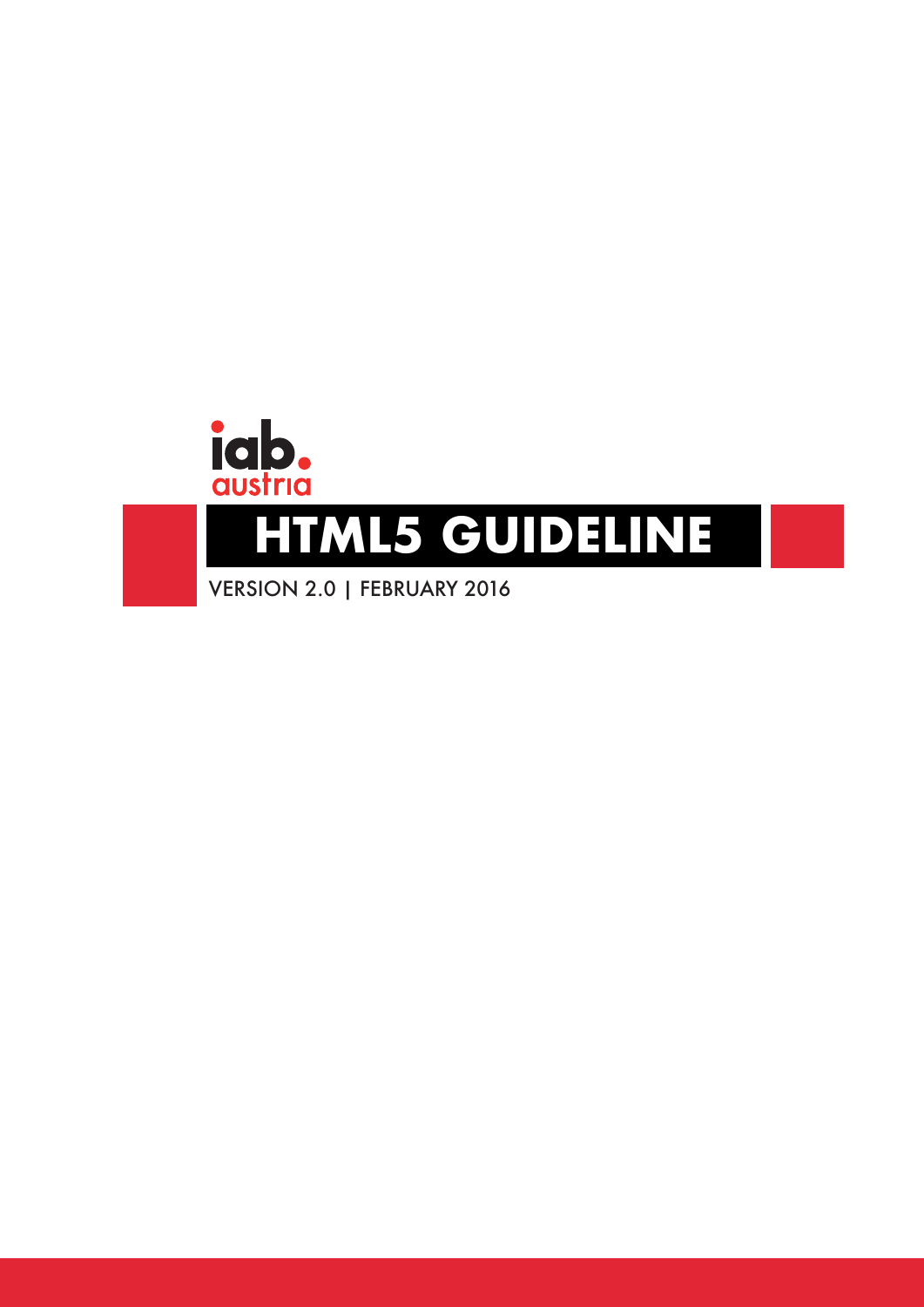

# **HTML5 GUIDELINE Version 2.0**

February 2016

# **Contents**

| 1.   |  |  |
|------|--|--|
| 1.1  |  |  |
| 1.2  |  |  |
| 1.3  |  |  |
| 2.   |  |  |
| 2.1  |  |  |
| 2.2  |  |  |
| 2.3  |  |  |
| 2.4  |  |  |
| 2.5  |  |  |
| 2.6  |  |  |
| 2.7  |  |  |
| 2.8  |  |  |
| 2.9  |  |  |
| 2.10 |  |  |
| 2.11 |  |  |
| 2.12 |  |  |
| 3.   |  |  |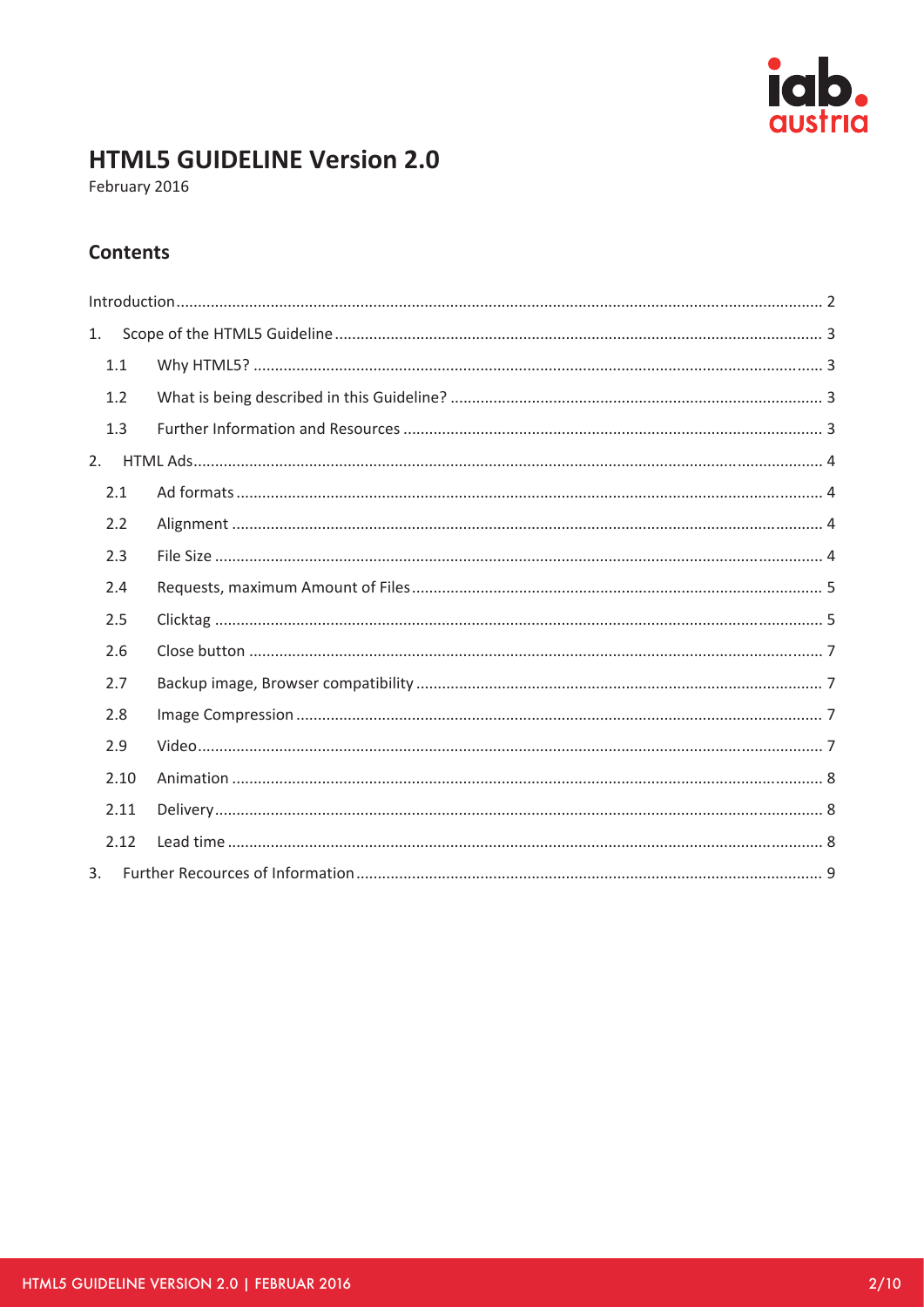

# **Introduction**

HTML5 has gradually substituted Flash and is established to be the new and better standard for digital banner advertisement. Therefore, the present technical guideline on the production and delivery of HTML5 ads has been compiled by IAB members specializing in ad technology in cooperation with representatives of the Austrian and German publishers, media and creative agencies.

The purpose of this guideline is to resolve problems step by step that occur with the production and set up of HTML5 ads as well as to reduce the increasing production cost, coordination efforts and time consumption.

The present guideline is primarily targeted at creative and media agencies as well as those persons that have to deal with the production of HTML5 ads.

Apart from the above mentioned guideline on the production and delivery of HTML5 ads that can be applied globally, IAB Austria implemented special features that provide the best possible outcome for the production of HTML5 ads.

The present guideline is subject to constant improvement through experience that has been gained and know how that has been gathered with ongoing HTML5 campaigns.

Attention: The guideline basically covers fixed sized ads. Responsive ads are publisher specific for the time being.

This guideline was created in cooperation with the IAB Austria's Circle of Online Marketers "OVK" based on the original HTML5 guideline (latest version November 2014).

It was developed by Marcus Hantschel (the head of the IAB's HTML5 working group) and Christopher Sima (the head of the IAB's Standrads working group).

Members of the HTML5 working group:

Martin Altersberger (derStandard.at) Michael Bertalan (news networld) Gerald Forstner (adworx) Gerhard Günther (Digitalsunray) Max Hampel (Digitalsunray) Michael Katzlberger (Tunnel 23) Georg Klauda (Goldbach Audience) Mathias Kolb (AboutMedia) Stephan Kreissler (MediaCom) Richard Ofenböck (adverServe) Angelika Pernerstofer (derStandard.at) Maximilian Pruscha (YOC) Martin Raffeiner (GroupM) Markus Wildzeiss (Tunnel 23)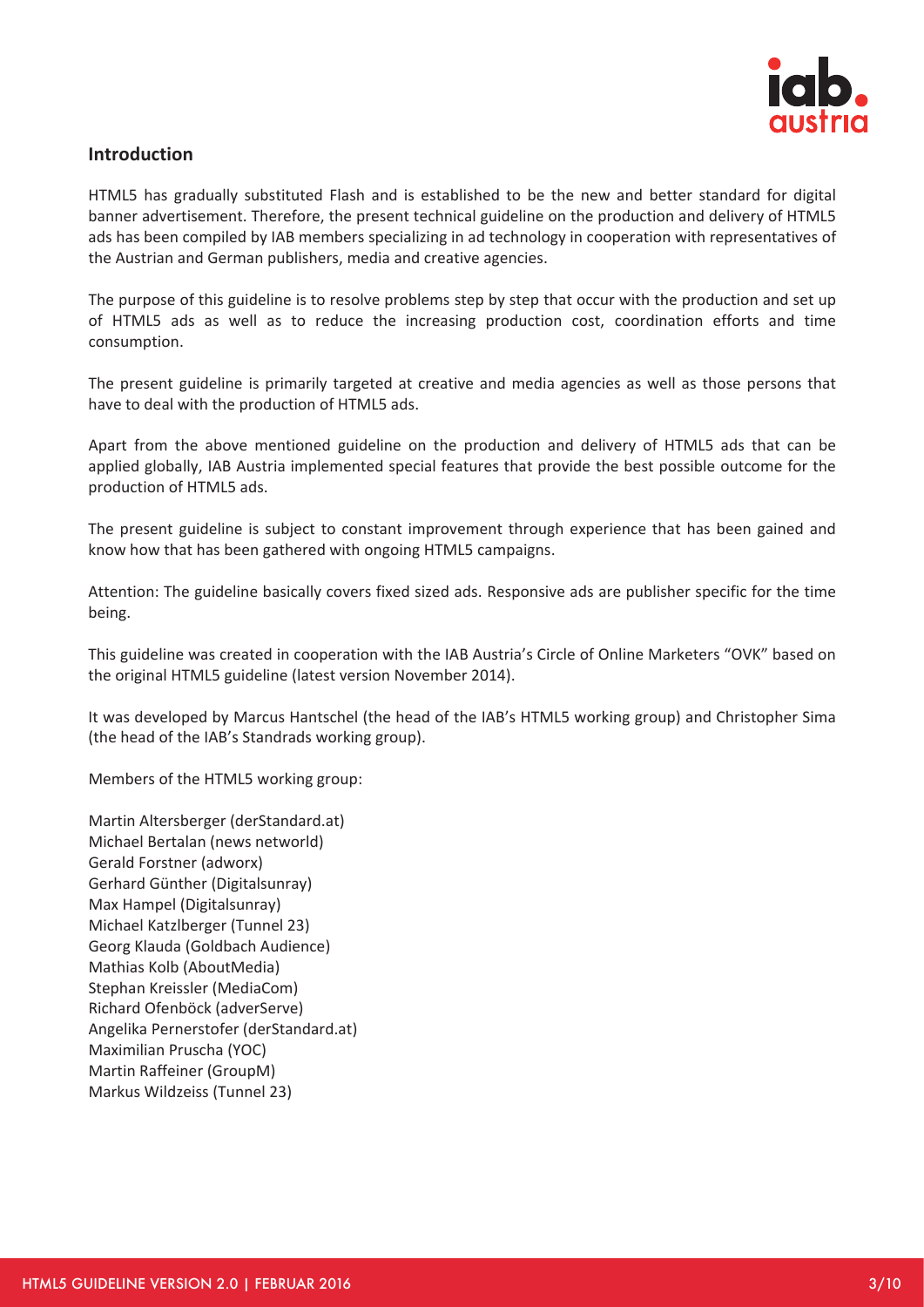

# **1. Scope of the HTML5 Guideline**

### **1.1 Why HTML5?**

The main reason to introduce HTML5 into the production of ad formats is the growing number of tablet and smartphone users. On these clients the ads programmed in Flash can not be displayed. The way it has been done up to now using fallback images heavily decreased creativity and the impact of the ad itself.

Main reasons for using HTML5 are as follows:

- Increased reach despite surf behavior, platform independent delivery of ad onto mobile devices (tablets, smartphones) and desktop computers
- **Possible interaction (e.g. swipe) and at the same time delivering the same experience as if using Flash**
- Ability to be used cross-device
- **XXX** No dependence upon Browser-Plugins (e.g. Flash)

#### **1.2 What is being described in this Guideline?**

This guideline defines the minimum requirements for display ads that are supposed to simplify the procedure for all the steps in an ad campaign like production or delivery.

The following ads will be defined in this guideline:

- 1. Standard display ads converted into HTML5 with fixed size
- 2. Sitebar that will be displayed in variable size

The ads are being integrated into the web page via IFrameiFrames. Alternative methods will have to be discussed with the respective publisher.

#### **1.3 Further Information and Resources**

The underlying documents for this guideline are as follows: "HTML5 for Digital Advertising – Guidelines for Ad Designers & Creative Technologists" as of July, 15 2013<sup>1</sup> and their release updates. The present guideline contains information on ads such as file sizes and the number of files that have to be strictly complied with.

Download guidelines at: http://www.iab.com/html5

-

<sup>1</sup> Download Guidelines at: http://www.iab.com/html5 and http://www.iab.com/wp‐content/uploads/2015/06/HTML5DAv101.pdf.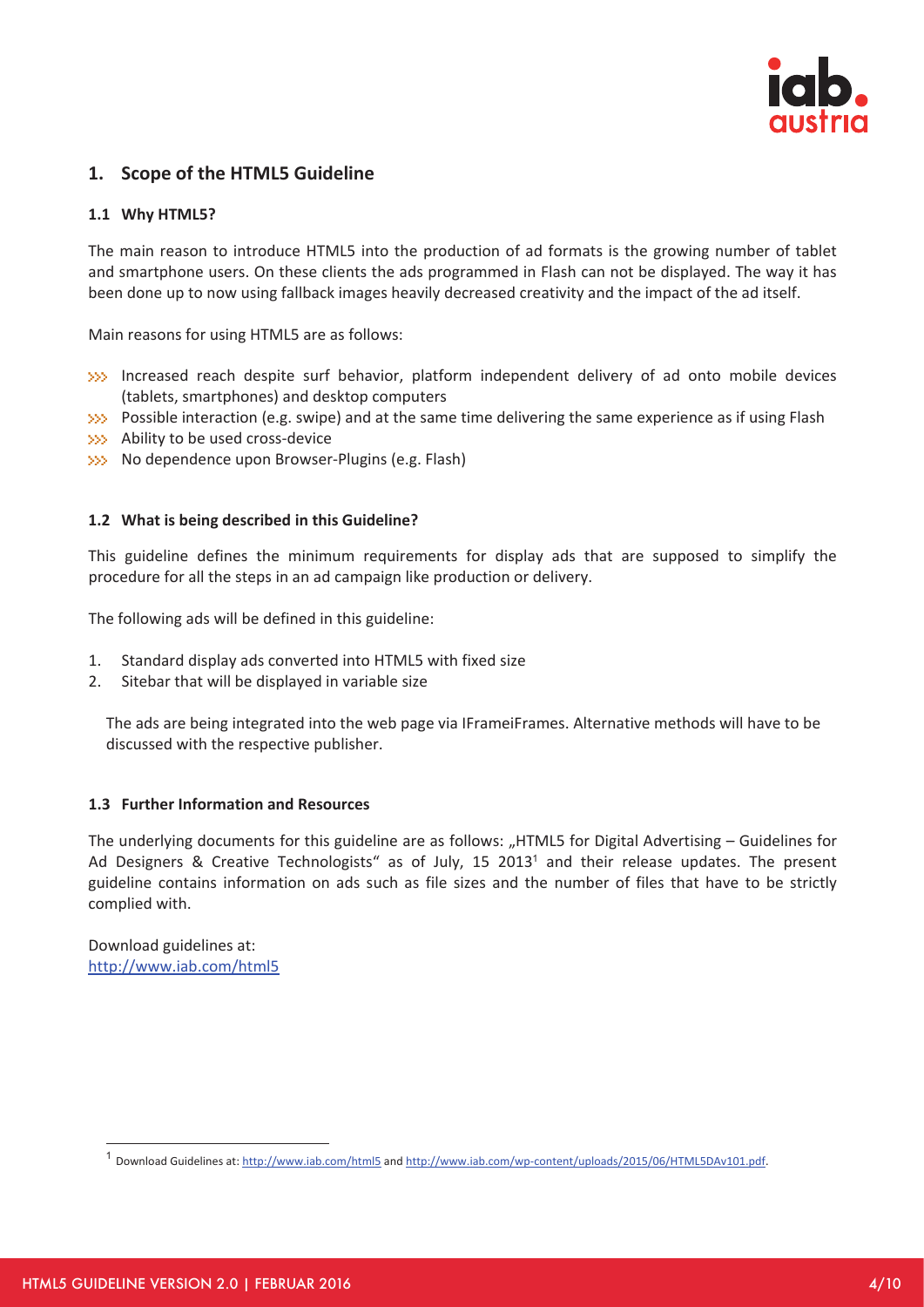

# **2. HTML Ads**

Also referred to under section 2 in the International Guideline "HTML5 for Digital Advertising"

# **2.1 Ad formats**

The following standards apply to all ads with a fixed size meaning fixed height and width according to the IAB Standards Guideline, except for ads that scale proportionally or unproportionally. Further information regarding these ad formats can be found here http://www.iab‐austria.at/digitale‐wirtschaft/iab‐standards/ or in the corresponding German version http://www.werbeformen.org).

# **2.2 Alignment**

The alignment of the ads is set to left top with margin zero and padding zero.

# **2.3 File Size**

HTML5 ads consist like websites of various elements which can not like Flash be compiled and compressed into one file. Those elements are:

- $335<sub>1</sub>$ HTML‐Files
- $335^\circ$ **CSS**
- Libraries (Javascript, JQuery, etc.)  $335^{\circ}$
- 3331 Pictures
- 5551 Videos

In order not to delay rendering of the website and the ad, it is necessary to check the process of production so that the elements of the HTML5 ads are kept as small and as few as possible so that server requests will be minimized.

Therefore, compiling methods of the code and code optimization will need to be applied in the respective file. This will be achieved by means of compression and optimization methods as well as economical use of animation and integration of external elements like fonts and libraries that will also be added to the file size. Subdirectory structures are to be avoided.

The use of standardized libraries is recommended. The most common libraries are as follows:

- 335-CreateJS – http://www.createjs.com
- XXX GSAP (GreenSock Animation Platform) – http://www.greensock.com
- Velocity.js http://velocityjs.org/ 333-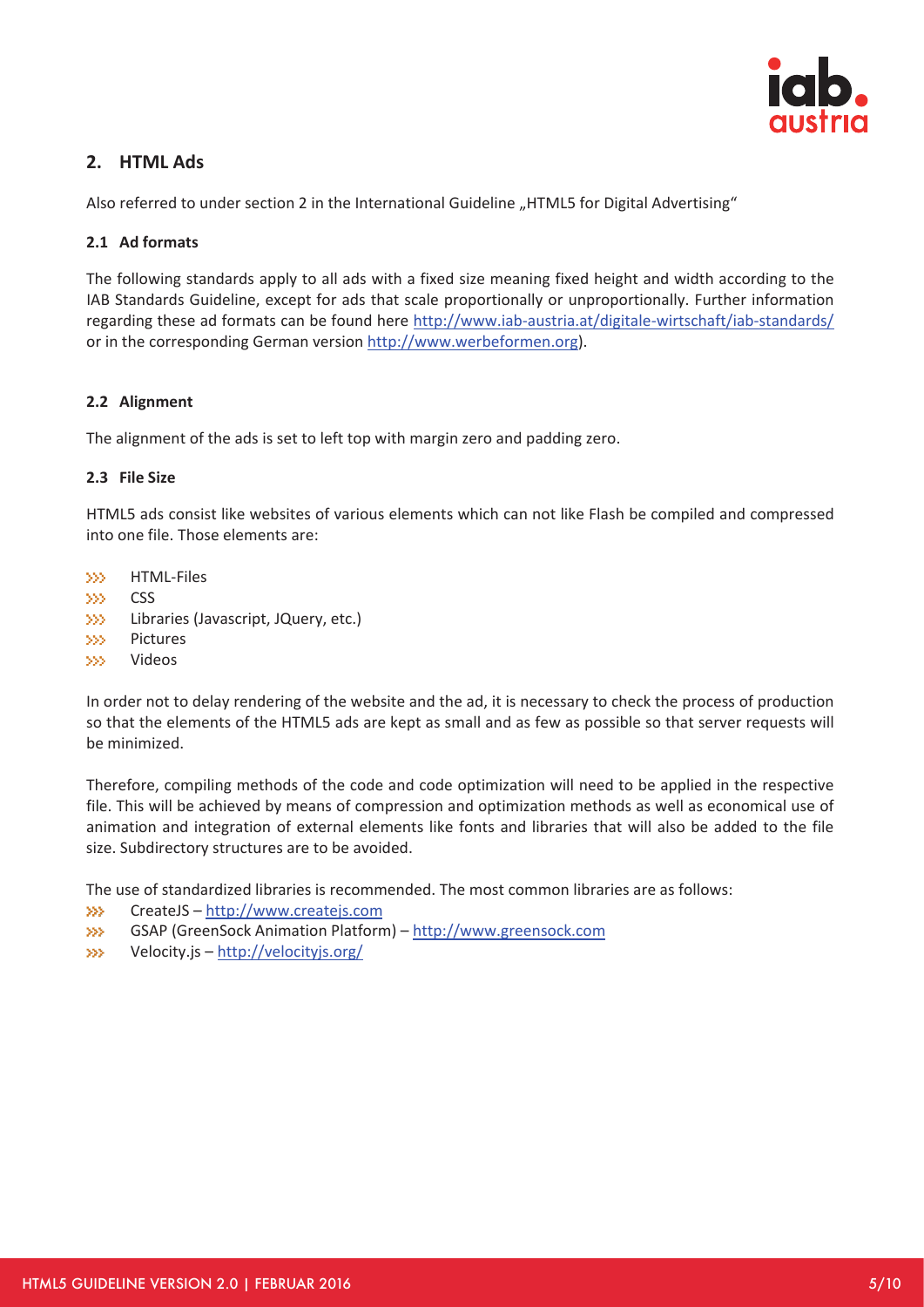

Maximum file size for HTML5 ads:

555 80 KB in compressed (via gzip) state (zip) ‐ without supplied standard library

The hosting of HTML5 ads can cause additional cost ‐ depending on the ad server and publisher starting at 70 kb.

Ads that exceed 80 kb in file size must be downloaded politely and only when it is completed the animation may start.

Maximum file size that can be downloaded politely is 2,5 MB. 555

#### **2.4 Requests, maximum Amount of Files**

In general ads should consist of as few files as possible to minimize server requests. HTML5 ads with all their necessary elements may not exceed 10 files.

Additionally .js files and stylesheets need to be in one file.

#### **External Requests**

Libraries that need to be included from external servers must be included via https://[ZIELURL] to ensure secure delivery.

Ads that contain elements that are included via http://[ZIELURL] can cause display errors through delivery via redirect (external Hosting) in some browsers.

Instead of hardcoded "https" it is recommended to include the path without protocol (like: //[ZIELURL]). It must be ensured that the respective server is available through http as well as https. This ensures that ssl encryption is only used when necessary, therefore, unnecessary cpu-load is being avoided.

In‐App‐Integration will need to be discussed with the publisher.

#### **2.5 Clicktag**

The correct way to write the word clicktag is as follows: clicktag The correct way to write the word multi-clicktag is as follows: clicktag, clicktag1, clicktag2

The following lines of codes have to be included in the HTML5 ads to pass on the clicktags:

#### **This function delivers all GET parameters back that have been passed on to the file:**

Attention: the integration of HTML5 ads is done via iFrames. The clicktag is optimized for this version as you can see below. Individual cases need to be agreed on with the publisher.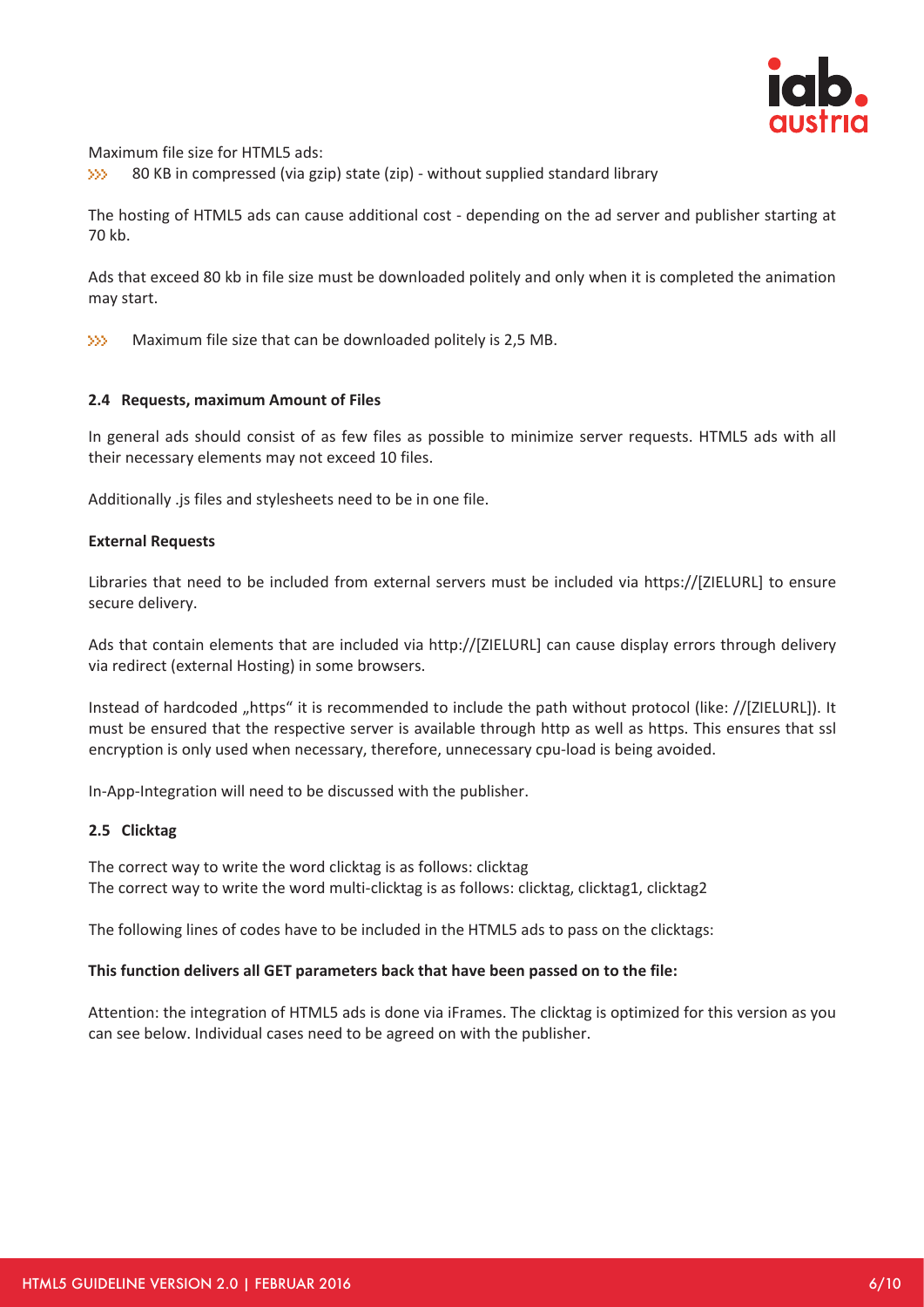

# **Clicktag for the Inclusion of HTML5 ads via iFrame**

```
<html> 
<head> 
<meta charset="utf-8"> 
<title>Unbenanntes Dokument</title> 
<script> 
var getUriParams = function() { 
        var query_string = {} 
       var query = window.location.search.substring(1);
       var parmsArray = query.split('&');
        if(parmsArray.length \leq 0) return query string;
        for(var i = 0; i < parmsArray.length; i++) {
                 var pair = parmsArray[i].split('='); 
                var val = decodeURIComponent(pair[1]);
                if (val != '' \&\& pair[0] != '') query string[pair[0]] = val;
 } 
         return query_string; 
}(); 
</script> 
</head> 
<body bgcolor="#F7A409" > 
<a href="#clicktag" id="IAB_clicktag" target="_blank">IAB clicktag</a> 
<a href="#clicktag2" id="IAB_clicktag2" target="_blank">IAB clicktag2</a> 
<script> 
         document.getElementById('IAB_clicktag').setAttribute('href', 
getUriParams.clicktag); 
        document.getElementById('IAB_clicktag2').setAttribute('href', 
getUriParams.clicktag2); 
        </script> 
</body> 
</html>
```
#### You can download html‐files at

http://www.iab‐austria.at/digitale‐wirtschaft/technische‐spezifikationen/html‐5‐richtlinie/2‐5‐clicktag/

#### **Testing of the Clicktag‐GET‐Parameters to pass on to the ad**

To avoid unnecessary feedback cycles the ads need to be tested by the creative agency if the passing on of the clicktag is working.

**Test:**

html5werbemittel.html?clicktag=%LANDINGPAGE%

%LANDINGPAGE% has to be replaced with the tested target page and must be passed on URL‐encoded (*encodeURIComponent‐Function*)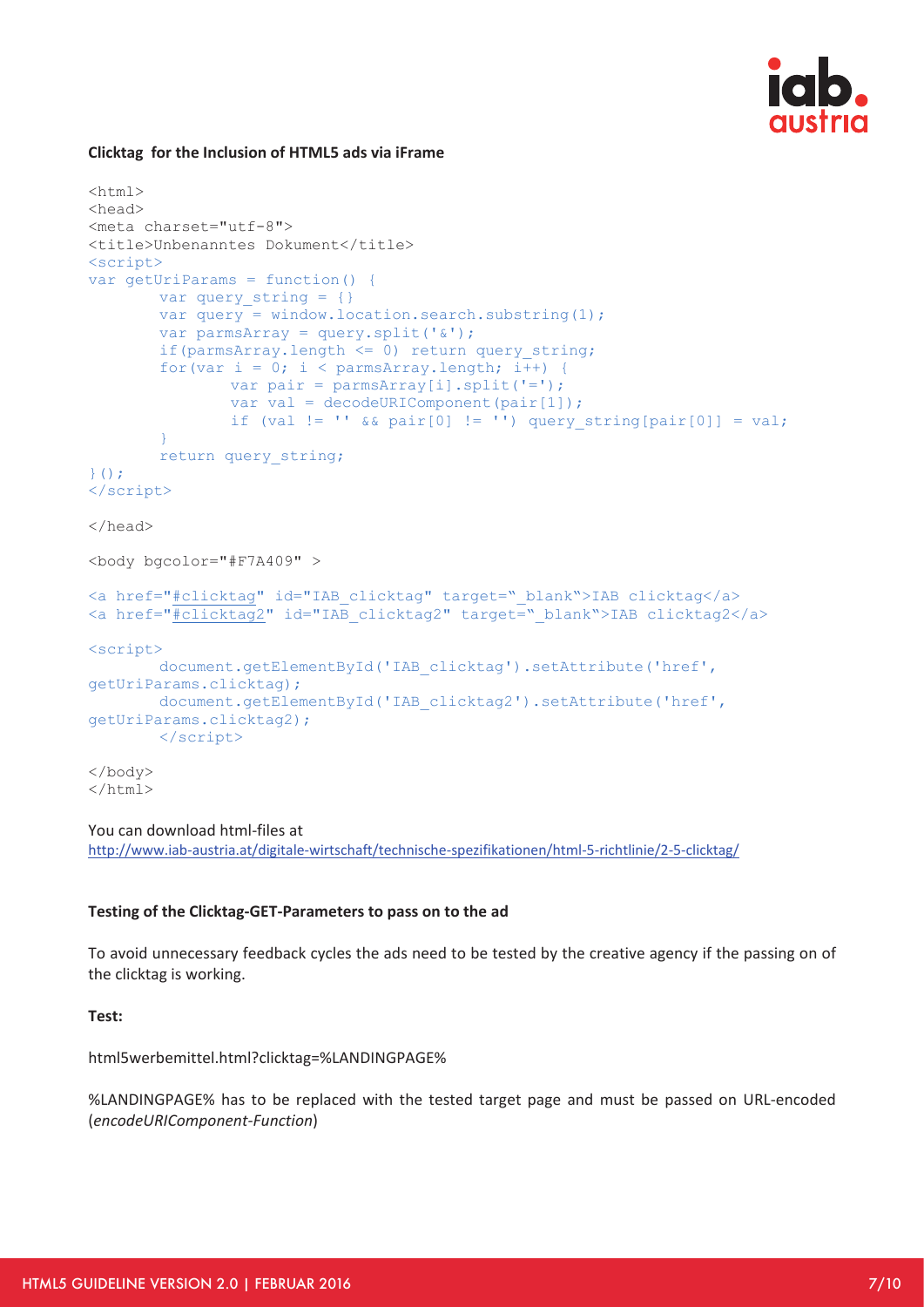

# **2.6 Close button**

When the publisher requests a close button it has to be included by individual requirements of that publisher and in close cooperation with the creative agency or respectively the programmer or producer of the ad.

The code shown here is not copyrighted and may be used free of license fees.

### **2.7 Backup image, Browser compatibility**

In case a special feature or a library used in the ad is not supported by the browser, a fallback JPG/GIF has to be displayed that is directly defined in the ad itself.

For example, if the ad is not supported by IE 9, the producer of the ad has to include a fallback JPG/GIF that will be displayed instead. The ads will need to be checked by the producer and the respective agency on all common browsers so that browsers that have to be excluded can be reported to the sales house.

We recommend the use of the http://caniuse.com to check in which browser version a specific feature is supported.

#### **2.8 Image Compression**

Images have to be optimized to decrease their file size. We recommend the use of PNG‐Crusher and scalable vector graphics. Here you will have to comply with the guidelines of the respective publisher.

#### **2.9 Video**

Videos in HTML5 ads are included via <video></video> tag.

Ads with videos will need to have a preview image (poster). The video will start as soon as it is downloaded or respectively through user interaction on most of the mobile devices.

Please note that videos on mobile devices can not directly use a clicktag. The clicktag will need to be included in an area outside of the video.

The video will need to be optimized for quality in file size and will need to be hosted in a server environment that is able to stream.

#### **Maximum video file size = 2,5 MB**

**SSS** The video has to be delivered in H.264/mp4 as well as in VP8/WebM.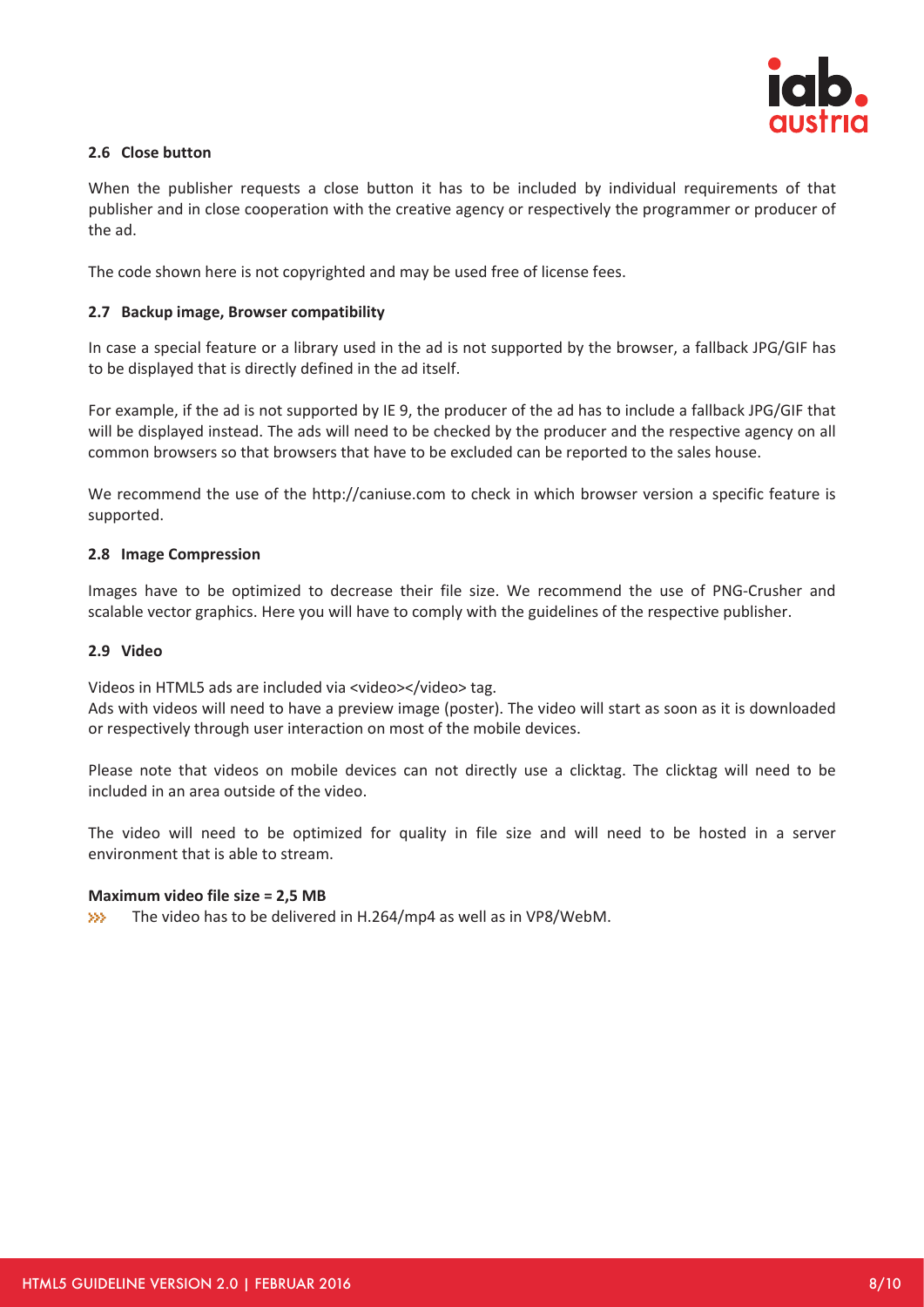

#### Code example:

```
<video controls height='640' width='360'> 
    <source src='yourVideo.mp4' type='video/mp4' /> 
    <source src='yourVideo.webm' type='video/webm' /> 
</video>
```
Regarding compatibility of videos you can refer to http://caniuse.com/#search=video

#### **2.10Animation**

See also chapter in International Guidelines "HTML5 for Digital Advertising"

When using animation one has to pay attention to not unnecessarily increase the CPU load on the client. A large number of parallel animation and overlapping transparent images need to be avoided. When using CSS3 or Javascript animation you will have to keep the CPU‐ and GPU‐load in mind.

#### **2.11Delivery**

The delivery of the HTML5 ad will need to be done as a ZIP-file that contains all the elements of the ad except for externally loaded libraries, videos or fonts.

There has to be an index.html file that acts as a starting point included in the ZIP-file and all included scripts as well as all elements in the ZIP‐file will need to be linked relatively. Should the index.html file be named differently, you will need to report that upon delivery.

Ideal case:

- **SSS** All the files are in one directory (root)
- Distinct naming conventions for the individual file and not the usage of default naming 333conventions (e.g. style\_sitebar.css instead of only style.css)
- ZIP-Files that are sent by mail are not protected from the access of the virus scanner and  $335^{\circ}$ therefore the ad can be destroyed (most likely .js‐files). Ideally the delivery is done via download link (at least additionally with the mail).

Alternatively a redirect (hosted ad) can be delivered as a link. All the requirements mentioned above ‐ e.g. file size, number of files – apply here as well.

Depending on the publisher delivery of the ad has to be either physical or via redirect. Hosting on external server environments is by default not included in the cost of media.

#### **2.12 Lead time**

The lead time for the delivery of the perfectly working ad is at least 5 business days.